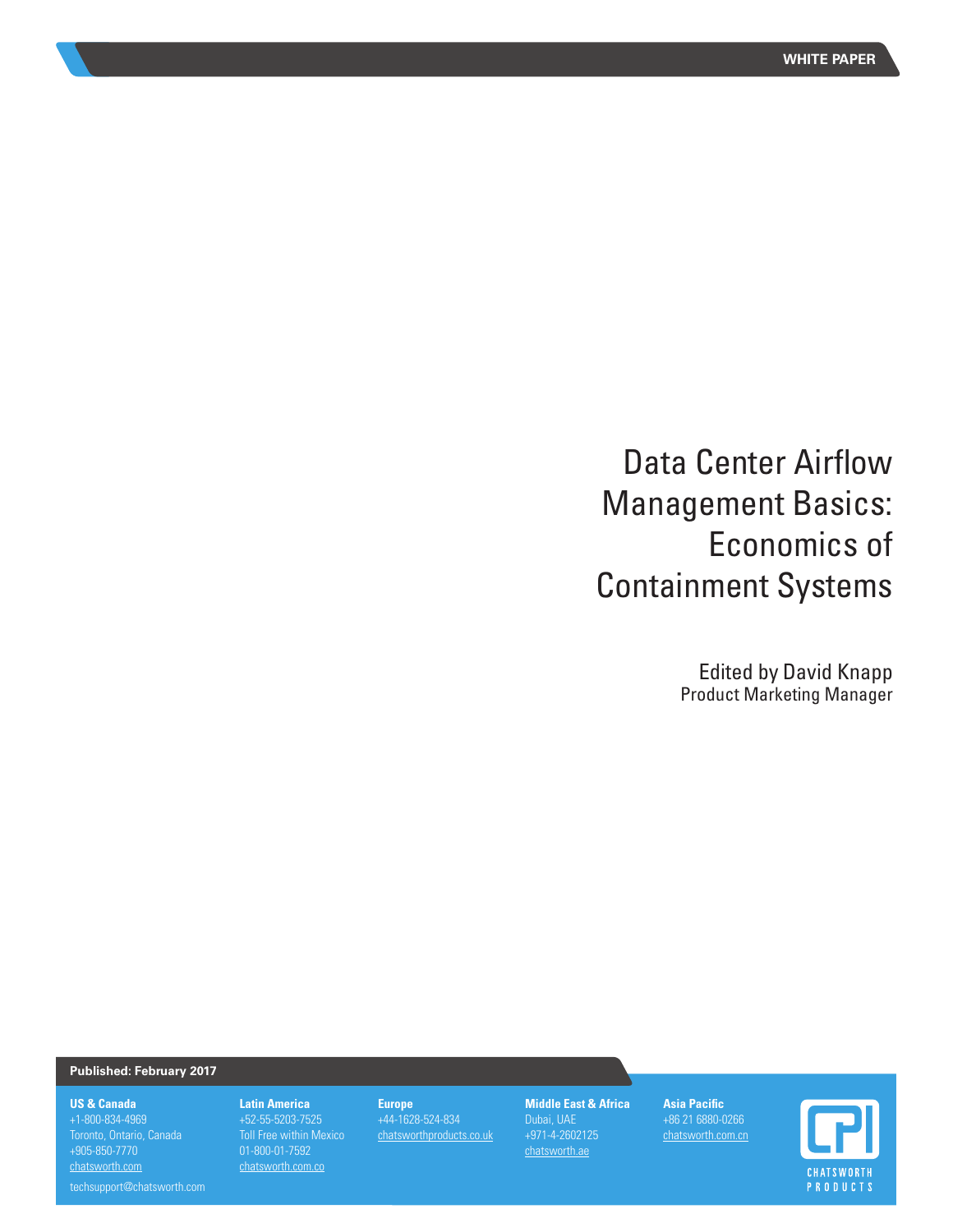#### **Introduction**

Based on data extrapolated in the June 2016 United States Data Center Energy Usage Report<sup>1</sup>, average individual rack density for a rack full of servers will range between 4 kW and 11 kW by 2020. It is important to recognize that as rack densities exceed 4 kW, traditional hot aisle/cold aisle configurations become less effective. Hot air recirculates over and through the cabinet, causing hot spots, which is typically met with the costly oversupply of cold air.

You can reliably dissipate the heat in these racks by utilizing a containment system that effectively isolates hot air from cold air and directs hot exhaust airflow away from equipment and back to air handlers. More importantly, careful airflow management through the use of containment systems allows several cooling system adjustments that can reduce overall cooling energy costs at any rack density.

This white paper by Chatsworth Products (CPI) examines how implementing a complete containment system contributes to overall reduced cooling system energy costs in the data center and prepares your site for an anticipated increase in rack density.

# **Fast Fact**

For more details on the three basic types of containment systems, including a comparison of the architectural and design considerations for each system, please read the companion paper, *Data Center Airflow Management Basics: Comparing Containment Systems.*

# **Energy Efficiency through Airflow Containment**

Containment systems that effectively isolate hot and cold air enable strict control of inlet temperatures, optimal adjustment of airflow volume and increased return air temperatures, allowing room temperatures to be reliably raised. In turn, the efficiency of cooling systems is improved and the number of days that economizers can be used for "free cooling" is increased. Optimal airflow volume means fewer air handlers need to be operated, the chilled water temperatures can be increased, which leads to further chiller efficiencies, and power usage effectiveness (PUE) will be lowered because the overall energy used for cooling equipment will be reduced.

All of this begins with strict separation of hot and cold air within the data center with a complete containment system – both inside the rack and within the room.

A complete containment system allows you to:

- Maintain strict control over inlet temperature
- Reduce the volume of supply air
- Increase the temperature of supply air
- Increase the temperature of chilled water

These adjustments result in:

- Improved cooling unit efficiency
- Improved chiller efficiency
- Access to more free cooling hours when using economizers
- Lower PUE

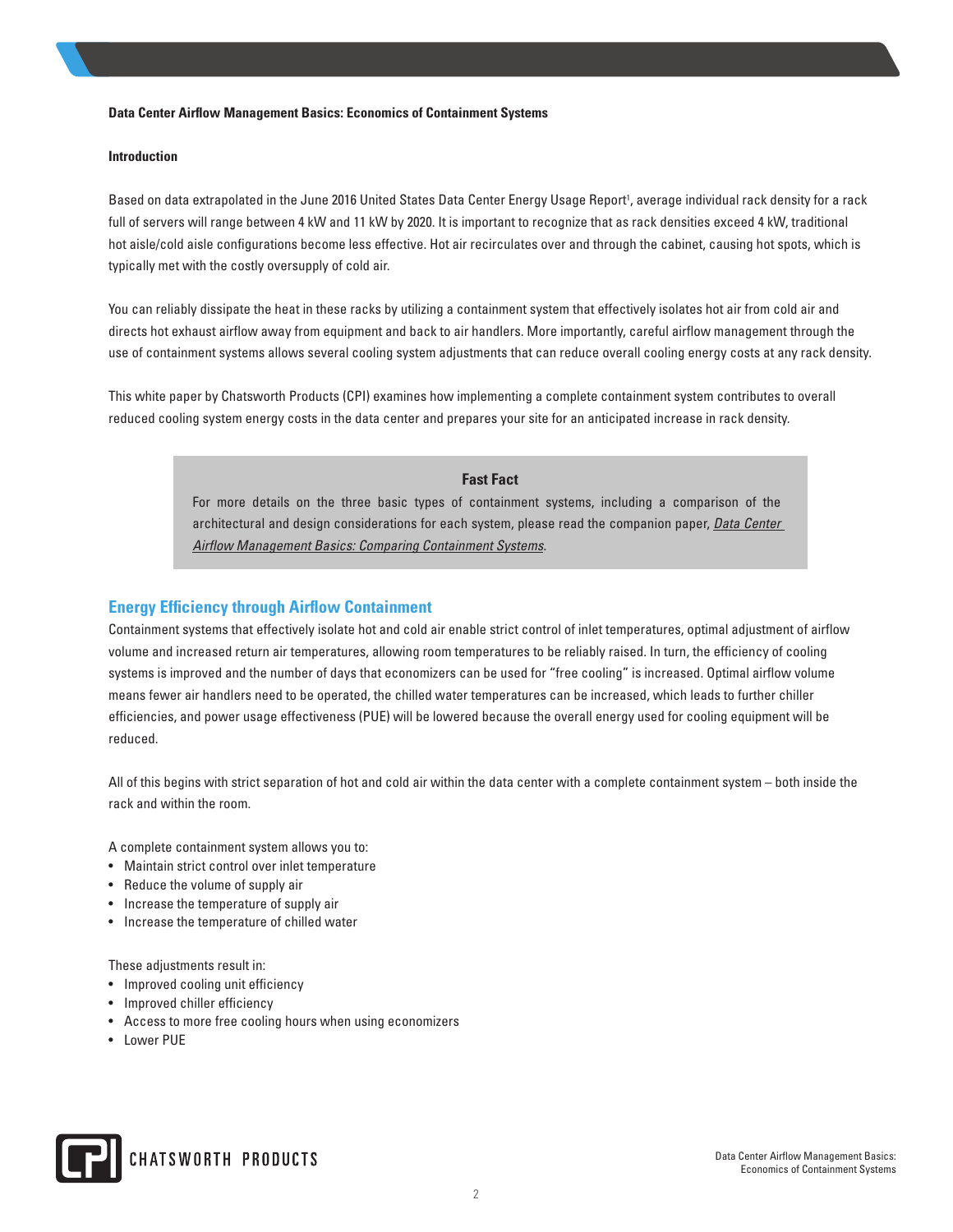## **Fast Fact**

"Free cooling" refers to the number of hours that the economizer can be used instead of the chiller. "Free cooling" is not free, but economizers generally cost less to operate than chillers. The economizer rejects heat outdoors when the outdoor temperature is lower than the temperature of the chilled water loop. So when the chilled water loop temperature increases, there are typically more hours that the economizer can be operated instead of the chiller. As an added bonus, higher chilled water temperature also typically improves chiller efficiency.

#### **Maintain Strict Control Over Inlet Temperature**

The first noticeable effect when implementing a complete containment system is the change in room temperature. Containing hot exhaust air reduces or eliminates hot spots by blocking the recirculation and preventing the mixing of supply and exhaust air. As a result, the temperature variation across the front of racks is reduced, as shown in [Figure 1] below.



*FIGURE 1: Inlet air temperature variations in traditional hot aisle/cold aisle application (left side) and typical containment system (right side). Note: The much larger temperature variation is in the hot aisle/cold aisle application.*

#### **Reduce the Volume of Supply Air**

Complete containment also typically allows the volume of air delivered to equipment to be reduced. Traditional hot aisle/cold aisle systems are often oversupplied in an attempt to overcome bypass airflow over and around cabinets. The volume of airflow can typically be reduced once containment is in place.

In existing sites with air handlers that do not have variable speed fans, this means turning some units off, resulting in some savings from reduced energy consumption. In sites with units that have variable speed fans, the fan speeds can be reduced to take advantage of fan affinity laws. Fans use less overall energy when running at reduced speed (partial capacity) because they are moving less air. Essentially, all units are run at low partial capacity instead of several units at full capacity. This configuration still provides capacity for N+1 redundancy or better, if needed, while maintaining reduced energy costs.

It is important to have a sufficient pressure difference between the open and contained space to cause air to exhaust toward the air handlers. With automation, this difference can be fine-tuned to a minimal amount to further reduce energy cost.

#### **Increase the Temperature of Supply Air**

Because containment results in less temperature variation in supply air, operators can reliably increase room temperatures closer to required inlet temperatures on equipment. The *ASHRAE Datacom Series 1, Thermal Guidelines for Data Processing Environments, Fourth Edition (RP-1499)* <sup>2</sup> defines recommended and allowable equipment environment specifications for air cooling in data center computer rooms, see [Table 1] below.

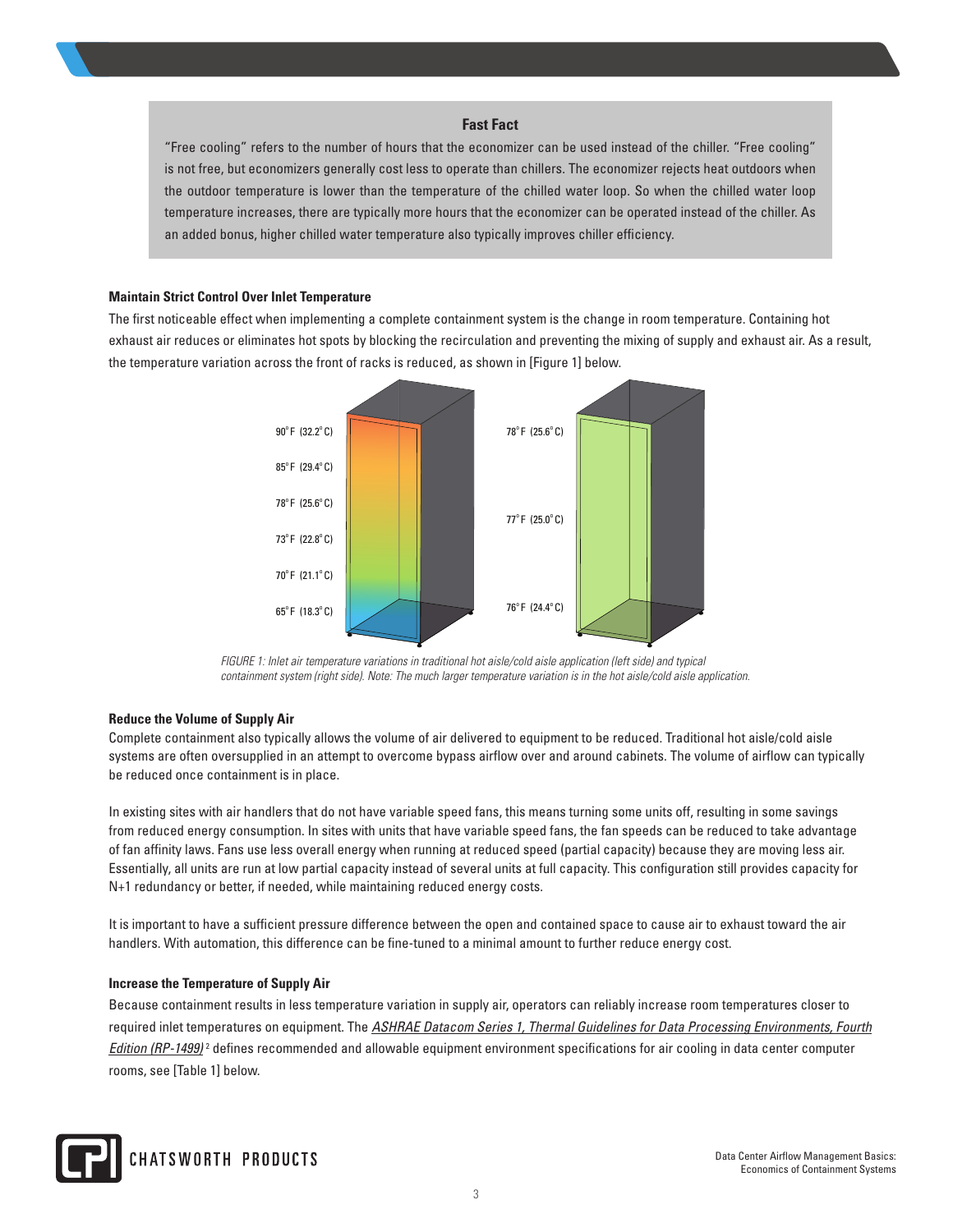| <b>Equipment Environmental Specifications For Air Cooling, Operating Conditions, 2015</b> |                                   |                                           |                                                               |                                                    |  |
|-------------------------------------------------------------------------------------------|-----------------------------------|-------------------------------------------|---------------------------------------------------------------|----------------------------------------------------|--|
| <b>Class</b>                                                                              | Low<br>$\degree$ F ( $\degree$ C) | <b>High</b><br>$\degree$ F ( $\degree$ C) | <b>Humidity Range</b>                                         | <b>Max Dew Point</b><br>$\degree$ F ( $\degree$ C) |  |
| Recommended<br>$(A1-A4)$                                                                  | 64.4 (18)                         | 80.6(27)                                  | 15.8°F (-9°C) DP to 59°F (15°C) DP and 60% RH                 |                                                    |  |
| Allowable A1                                                                              | 59(15)                            | 89.6 (32)                                 | 15.8°F (-9°C) DP and 8% RH to 80.6°F (27°C) DP<br>and 80% RH  | 62.6 (17)                                          |  |
| Allowable A2                                                                              | 50(10)                            | 95(35)                                    | 10.4°F (-12°C) DP and 8% RH to 80.6°F (27°C) DP<br>and 80% RH | 69.8 (21)                                          |  |
| Allowable A3                                                                              | 41(5)                             | 104(40)                                   | 10.4°F (-12°C) DP and 8% RH to 80.6°F (27°C) DP<br>and 85% RH | 75.2 (24)                                          |  |
| Allowable A4                                                                              | 41(5)                             | 113(45)                                   | 10.4°F (-12°C) DP and 8% RH to 80.6°F (27°C) DP<br>and 90% RH | 75.2 (24)                                          |  |

*Note: Maximum elevation is 10,000 feet (3050 meters) above sea level, and maximum rate of change is 9°F over 36 hours (5°C over 20 hours).*

TABLE 1: Summary of 2015 Thermal Guidelines from ASHRAE Datacom Series 1, Thermal Guidelines for Data Processing Environments, Fourth Edition (RP-1499)<sup>2</sup>. Refer *to the guideline for the complete environmental recommendation.*

The current guideline recommends that chilled supply air should be delivered to the data center environment in the 64.4°F to 80.6°F (18°C to 27°C) recommended range with a 15.8°F to 59°F (-9°C to 15°C ) dew point and 60 percent relative humidity to ensure proper cooling.

In traditional open hot aisle/cold aisle configurations, chilled air may be delivered at a much lower temperature, for example 55°F (12.8°C), to overcome the mixing of supply and return air. However, when complete isolation between hot and cold aisles is achieved, recirculation of hot return air is eliminated. Much lower temperature air is no longer necessary to overcome air mixing, and it is possible to safely raise the temperature of the supply air up to the recommended 64.4 $\degree$ F to 80.6 $\degree$ F (18 $\degree$ C to 27 $\degree$ C) range.

In general, server equipment can now also operate efficiently at higher temperatures. Typical server specifications<sup>3</sup> now list continuous operating temperatures from 50°F to 95°F (10°C to 35°C), above the recommended range in the ASHRAE guideline. Some server manufacturers even include performance information for operation above the standard server specification range, >95°F (>35°C). Likewise, the guideline also defines four allowable ranges and classes of equipment that span high temperature thresholds from 80.6°F (27°C) to 113°F (45°C). When equipment is specified to operate in the allowable ranges (Class A1, A2, A3, A4), some operators are choosing to set environments in the allowable range, at least part of the year, to realize additional energy savings.

The advantage of increasing the temperature of supply air is improved cooling unit efficiency as a result of the corresponding higher return air temperatures and access to more "free cooling" hours when using economizers.

#### **Increase the Temperature of Chilled Water**

In chilled water systems, fluid is used to transfer heat between air handlers and chillers and/or economizers. Depending on required conditions and system design, it may also be beneficial to raise the temperature of the chilled water (fluid).

The advantage of increasing the temperature of chilled water is improved chiller efficiency when using mechanical cooling and access to more "free cooling" hours when using economizers.

#### **Improved Cooling Unit Efficiency**

With chilled water cooling units, increasing return air temperature generally results in increased sensible cooling. See [Table 2] below. Containment systems isolate, and guide hot exhaust air back to the cooling units, which typically increases the return air temperature.

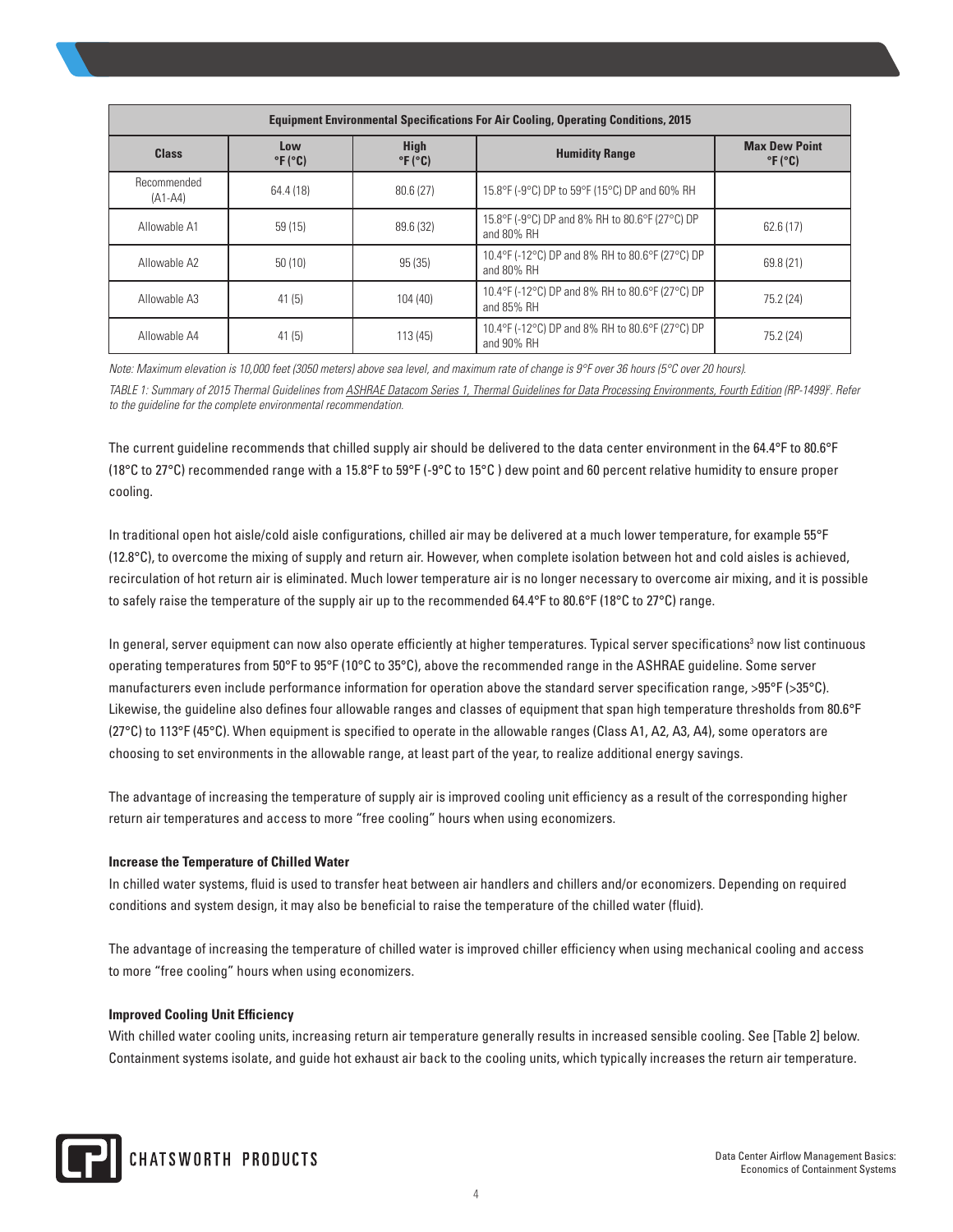**Net Sensible Cooling in MBH for Various Return Air Temperatures**  *for down flow unit, includes motor heat @ rated CFM and ESP, At 50°F EWT, 0% Glycol Solution, 14°F ΔTw*

| <b>Capacity</b><br>kW | <b>Stulz Model Number</b> | 75°FDB/62.5°FWB<br>50%RH, 55°FDP | 80°FDB/64.2°FWB<br>42%RH, 55°FDP | 85°FDB/65.9°FWB<br>36%RH, 55°FDP |  |
|-----------------------|---------------------------|----------------------------------|----------------------------------|----------------------------------|--|
| 60                    | CFD-060-C1                | 124                              | 185                              | 242                              |  |
| 90                    | CFD-090-C1                | 141                              | 208                              | 270                              |  |
| 120                   | CFD-120-C1                | 167                              | 254                              | 332                              |  |
| 150                   | CFD-150-C1                |                                  | 251                              | 327                              |  |
| 180                   | CFD-180-C1                | 223                              | 324                              | 416                              |  |

*Note: Values are in MBH (thousand BTU/hr), so 124 MBH is 124,000 BTU/hr. For conversion: 12 MBH (or 12,000 BTU/hr) = 3.5 kW (or 3516 W) = 1 ton (refrigeration).*

*TABLE 2: Table comparing the cooling capacity of chilled water cooling units as the return air temperature increases (left-to-right). Source: STULZ CyberAir CW Engineering Manual <sup>4</sup> .*

In existing facilities, this relationship typically allows higher densities in the data center once containment allows reliable airflow separation and temperature control. In new construction, this relationship can be used to optimize the sizing of units for anticipated heat loads, reducing first cost and project capital expenditure.

#### **Improved Chiller Efficiency**

As the temperature of supply air is raised resulting in an increase in return air temperature, the temperature of the chilled water in the corresponding chilled water loop can also be raised. Higher chilled water loop temperature results in better chiller efficiency when using mechanical cooling. The result is a lower relative energy cost for cooling the chilled water, see [Figure 2] below.



## Leaving Water Temperature (deg F)

*FIGURE 2: Range of chiller efficiency (kW/ton) as a function of leaving water temperature with all other parameters held essentially constant. Based on ASHRAE Datacom Series 6, Best Practices for Datacom Facility Energy Efficiency, Second Edition (2009).5*

#### **Access to More Free Cooling Hours When Using Economizers**

Likewise, if using an economizer to reject heat outdoors, higher room temperatures and the corresponding higher chilled water loop temperatures typically equate to more hours of "free cooling."

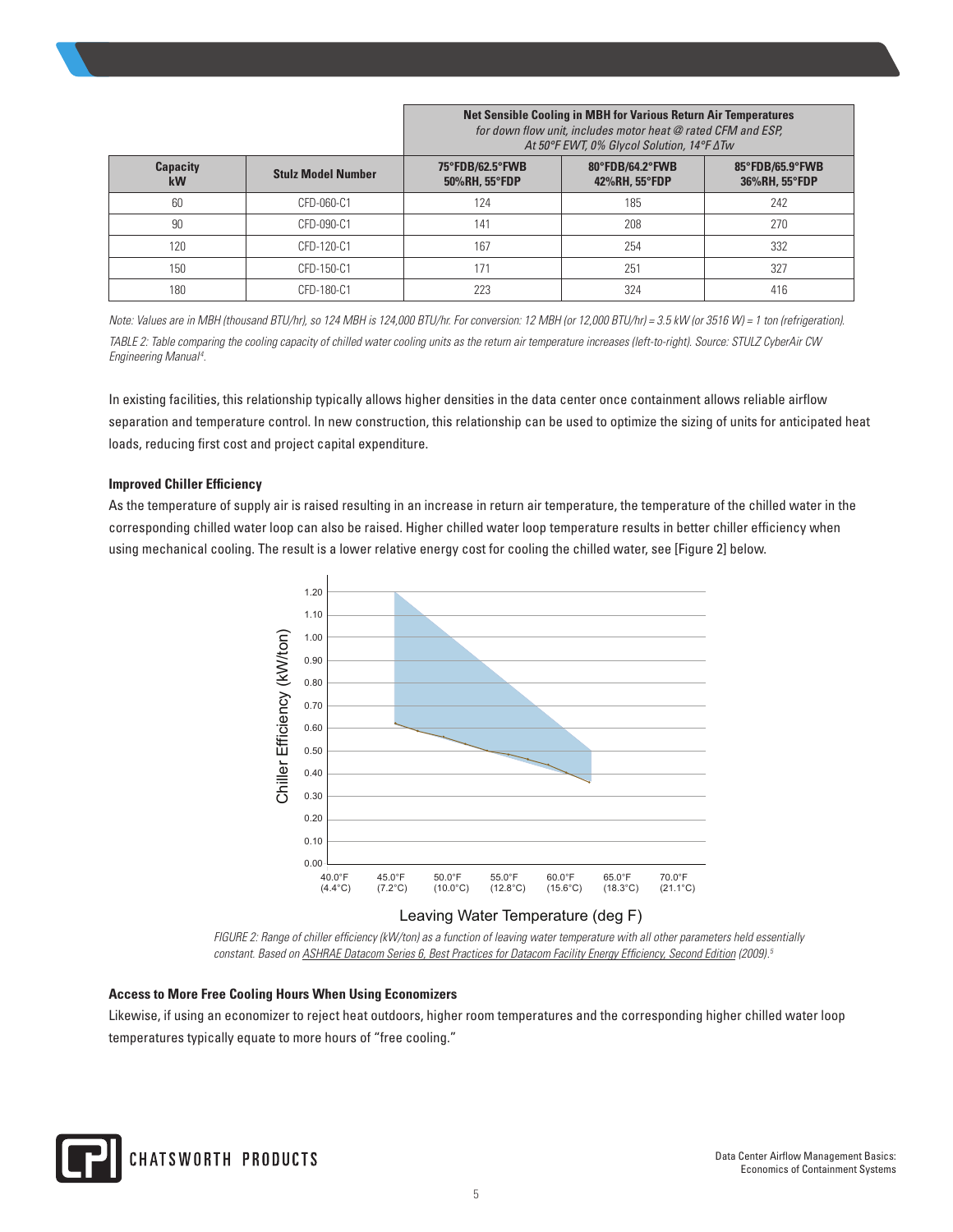The table [Table 3] below compares operating conditions for traditional hot aisle/cold aisle configurations and containment when combined with various types of economizers. This scenario is based on a CPI ducted exhaust cabinet: the F-Series TeraFrame® Cabinet with Vertical Exhaust Duct System. Note that supply air temperatures (second row) are 20°F (11.1°C) higher for the ducted exhaust cabinet but are still within the ASHRAE guideline's recommended temperature range of 64.4°F to 80.6°F (18°C to 27°C). Additionally, there is a significant difference in outdoor air temperatures (the last row) for scenarios with and without containment. (Outdoor air temperature is the temperature threshold below which economizers can be used.) As a result, in most locations, combining containment and economizers translates into many more hours of "free cooling" a year, reducing the number of hours that require more expensive mechanical cooling.

|                      | <b>Typical Operating Temperature Differences for Various Systems</b>        |                                                                         |                                                                                                             |                                   |                                             |
|----------------------|-----------------------------------------------------------------------------|-------------------------------------------------------------------------|-------------------------------------------------------------------------------------------------------------|-----------------------------------|---------------------------------------------|
|                      | <b>Hot Aisle/Cold Aisle Configuration</b><br><b>With Open Air Return</b>    |                                                                         | <b>Ducted Exhaust Cabinet Configuration F-Series TeraFrame</b><br><b>Cabinet with Vertical Exhaust Duct</b> |                                   |                                             |
|                      | <b>Most Data Centers</b>                                                    | TIA-942 Best Prac-<br>tices                                             | <b>CRAC</b> with<br><b>Economizer</b>                                                                       | Kyoto<br><b>Cooling</b>           | <b>Evaporative Air</b><br><b>Economizer</b> |
| <b>Room Air</b>      | $60^{\circ}$ F to $85^{\circ}$ F<br>$(16^{\circ}$ C to 29 $^{\circ}$ C)     | $68^{\circ}$ F to 77 $^{\circ}$ F<br>$(20^{\circ}$ C to $25^{\circ}$ C) | $77^{\circ}$ F<br>$(25^{\circ}C)$                                                                           | $77^{\circ}$ F<br>$(25^{\circ}C)$ | $77^{\circ}$ F<br>$(25^{\circ}C)$           |
| <b>Supply Air</b>    | $52^{\circ}$ F to $55^{\circ}$ F<br>$(11^{\circ}C \text{ to } 13^{\circ}C)$ | 52°F to 55°F<br>$(11^{\circ}$ C to $13^{\circ}$ C)                      | $77^{\circ}$ F<br>$(25^{\circ}C)$                                                                           | $77^{\circ}$ F<br>$(25^{\circ}C)$ | $77^{\circ}$ F<br>$(25^{\circ}C)$           |
| <b>Chilled Water</b> | $42^{\circ}F$<br>$(6^{\circ}C)$                                             | $42^{\circ}F$<br>$(6^{\circ}C)$                                         | $65^{\circ}F$<br>$(18^{\circ}C)$                                                                            | N/A                               | $65^{\circ}F$<br>$(18^{\circ}C)$            |
| <b>Outdoor Air</b>   | $37^{\circ}$ F<br>(3°C)                                                     | $37^{\circ}$ F<br>(3°C)                                                 | $60^{\circ}F$<br>$(16^{\circ}C)$                                                                            | $72^{\circ}$ F<br>$(22^{\circ}C)$ | $77^{\circ}$ F<br>$(25^{\circ}C)$           |

*Note: Room air temperature is the temperature at equipment air intakes. Supply air temperature is the temperature at the CRAC/CRAH supply outlet. Chilled* water temperature is the water temperature required to produce the required supply air temperature. Outdoor air temperature is the outdoor air temperature required to use economizers to chill water for "free cooling" hours. The evaporative air economizer temperature is wet bulb temperature; all other temperatures *are dry bulb temperatures.*

*TABLE 3: Estimated operating conditions for traditional hot aisle/cold aisle configurations and containment when combined with various types of economizers.*

The number of hours of "free-cooling" available to your site will vary depending on the location (typical weather conditions), the type of economizer and your operating parameters. Regardless, using economizers with a containment system will increase the number of "free cooling" hours and the corresponding savings. Additionally, implementing a containment system makes the use of an economizer as an alternative to mechanical cooling practical in more locations.

#### **Fast Fact**

To estimate energy savings from "free-cooling" for your site, use the online Free-Cooling Estimated Savings tool<sup>6</sup> developed by The Green Grid (TGG) (http://cooling.thegreengrid.org/).

#### **Lower PUE**

PUE, a metric published by TGG for measuring infrastructure energy efficiency in data centers, is a ratio that compares total site energy to the energy used to power IT equipment. The combined effects of the cooling system adjustments described in this paper and made possible by implementing a complete containment system, result in a lower overall site energy value, which lowers PUE.

Many organizations, including governments, now have specific PUE goals. For example, in March 2016, the U.S. government<sup>7</sup> announced that tiered federal data centers must now perform at a PUE lower than 1.5 for existing facilities and 1.4 or even lower in new builds. Beijing<sup>8</sup>, a robust manufacturing hub in China, recently banned any data center in the city to operate with a PUE above 1.5.

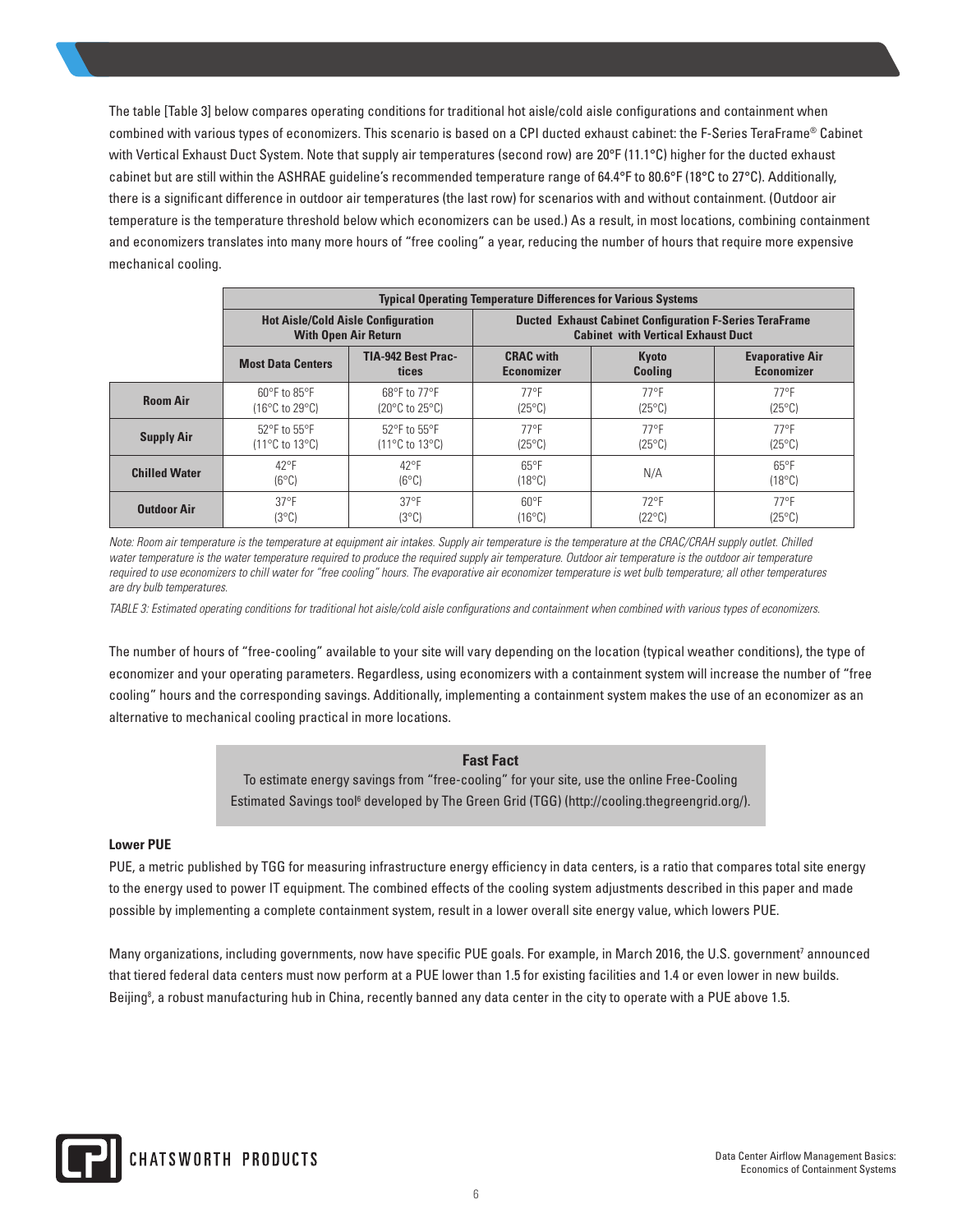**Fast Fact** A detailed explanation of PUE is available in TGG white paper #49, *PUE: A Comprehensive Examination of the Metric<sup>9</sup>* or in the ASHRAE TC9.9 guideline booklet *ASHRAE Datacom Series 11, PUE™: A Comprehensive Examination of the Metric. (2013) <sup>10</sup>*.

# **Reduced Expenses, Increased Capacity and more Energy Efficiency**

For existing data center installs, effective airflow management with a containment system offers two overall benefits:

- 1.It lowers operational expenses (OpEx) by reducing the power consumption necessary to provide cooling to the data center environment. In turn, PUE rates are favorably affected.
- 2.It allows data center operators to increase server capacity in the data center. As long as there is complete isolation between hot and cold air, and the necessary power, cooling and airflow, it is possible to run high-density server loads at higher temperatures, while providing the servers with adequate cooling to prevent overheating and shutdowns.

For new installs, there is an additional savings in capital expenses (CapEx) required to build the data center. Designing a proper airflow containment strategy eliminates the need to for extra cooling units and raised floors.



*FIGURE 3: Converting the high-density cabinets in the four horizontal rows of this data center into ducted exhaust cabinets with Vertical Exhaust Ducts resulted in the elimination of over half of the chilled water cooling units. Source: CPI created CFD model using TileFlow.* 

The figure [Figure 3] above shows a data center layout that has been modeled with ducted exhaust return air containment. The two short horizontal rows of cabinets hold an average load of 8 kW, and the two longer horizontal rows hold higher loads, averaging around 16 kW. The vertical rows are either low-density cabinets (2 kW to 2.5 kW each) or connectivity racks. The 8 kW and 16 kW cabinets are ducted into the suspended ceiling return air plenum, with added ceiling grates above the hot aisles for the low-density cabinets to prevent air recirculation in the room.

This layout eliminates serious hot spots in the high-density cabinets and drives up the return air temperature high enough to raise the CRAC efficiency. As a result, the data center operator is able to reduce the number of CRAC units in this environment from twelve to seven, see [Table 4] below. (There are two dormant CRAC units in the room to ensure redundancy in the cooling system.)

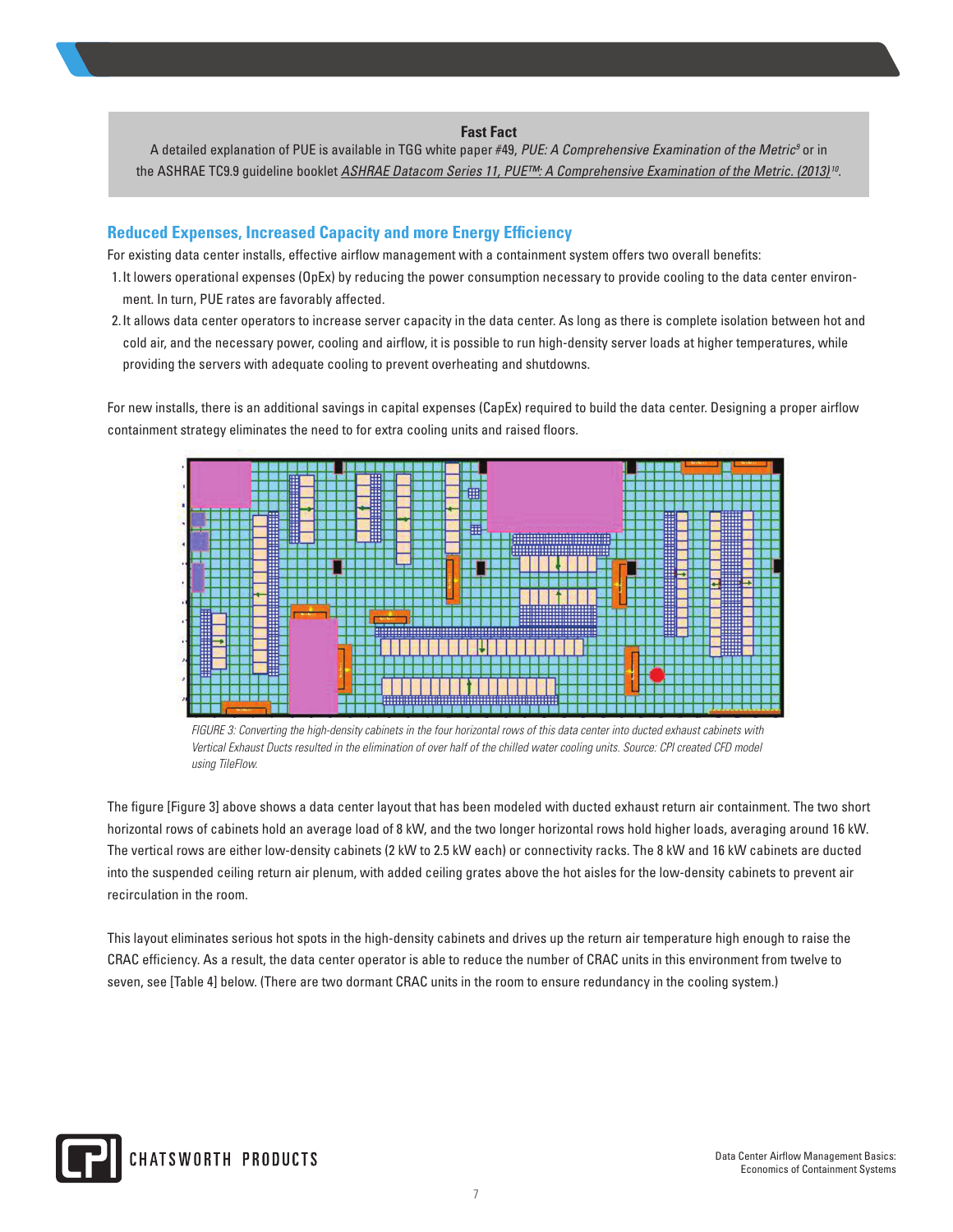| <b>Reduction of Required Cooling Capacity Resulting from Implementing a Containment System</b> |                                  |                       |                                |                       |  |
|------------------------------------------------------------------------------------------------|----------------------------------|-----------------------|--------------------------------|-----------------------|--|
| <b>Cooling Unit</b>                                                                            | <b>Open Hot Aisle/Cold Aisle</b> |                       | <b>Ducted Exhaust Cabinets</b> |                       |  |
| <b>Make/Model</b>                                                                              | <b>Quantity</b>                  | <b>Total Capacity</b> | <b>Quantity</b>                | <b>Total Capacity</b> |  |
| Stulz CCD-600-CWE                                                                              |                                  | 40 tons               |                                | 0 tons                |  |
| Stulz CCD-900-CWE                                                                              |                                  | 210 tons              |                                | 90 tons               |  |
| Stulz CCD-1800-CWE                                                                             |                                  | 60 tons               |                                | 90 tons               |  |
| Stulz CCD-2300-CWE                                                                             |                                  | 40 tons               |                                | 40 tons               |  |
| <b>Total Capacity</b>                                                                          | Before                           | 350 tons              | After                          | 220 tons              |  |

*TABLE 4: Almost half of the chilled water cooling units can be eliminated after converting the high-density cabinets in the data center shown in [Figure 3] into ducted exhaust cabinets. Source: CPI created CFD model using TileFlow.*

As a result of containment, HVAC energy requirement for this space is reduced by 700,000 kW hours per year, and that's before any additional energy savings from using an economizer are accounted for. The annual electricity cost savings for this space with an actual heat load of 800 kW is more than \$60,000, plus the additional capital savings for the reduced number of CRAC units needed, versus the extra costs for Vertical Exhaust Ducts on four rows of cabinets.

#### **Conclusion**

Effective airflow containment achieved through complete isolation of hot and cold aisles provides many benefits, including:

- Supply air temperatures in the room can be raised to the recommended 64.4 to 80.6°F (18°C to 27°C) range in ASHRAE guidelines.
- Energy efficiency of chilled water cooling units can be improved by returning higher temperature exhaust air to the units. This causes the units to put out additional tons of cooling capacity, without increasing power levels to provide that cooling.
- When the air temperature in the room is raised, it is possible to increase the temperature of the condenser water in the chilled water loop to cooling units to around 65°F (18.3°C).
- If the temperature of condenser water is raised to 65°F (18.3°C), the economizer can provide "free cooling" when the outside temperature drops below 60°F (15.6°C). This increases the number of "free cooling" hours for data centers in most locations.
- When the economizers are providing "free cooling" to the data center, the chillers can be shut down, saving power.
- In existing data center installs, containment systems lower operational expenses (OpEx) by reducing the power consumption necessary to provide cooling to the data center environment.
- In new data center installs, containment systems lower the capital investment (CapEx) by reducing the size of some cooling system components and eliminating the need to purchase additional cooling units including the associated energy cost to operate the units or to build a raised floor environment.
- Containment systems allow data center operators to increase server capacity in the data center, while still providing adequate cooling.
- Through improved cooling performance and power use, PUE values can be greatly reduced to meet organizational goals and the latest regulations.
- While this paper focuses mainly on chilled water solutions, refrigerant based (DX) cooling solutions could also achieve much greater cooling cost savings when deploying containment solutions. DX cooling systems can also be configured with economizers to increase cooling savings.

The exact results of containment will vary for each site. Overall performance, the initial cost of the system (CapEx), the estimated operating cost (OpEx), resulting savings and return on investment will also vary.

If you are interested in learning more about how a containment system will improve your site, please contact CPI. Our Field Application Engineers will help you determine the right solution for your site, make specific recommendations and provide some analysis on how the implementation of containment will impact your bottom line.